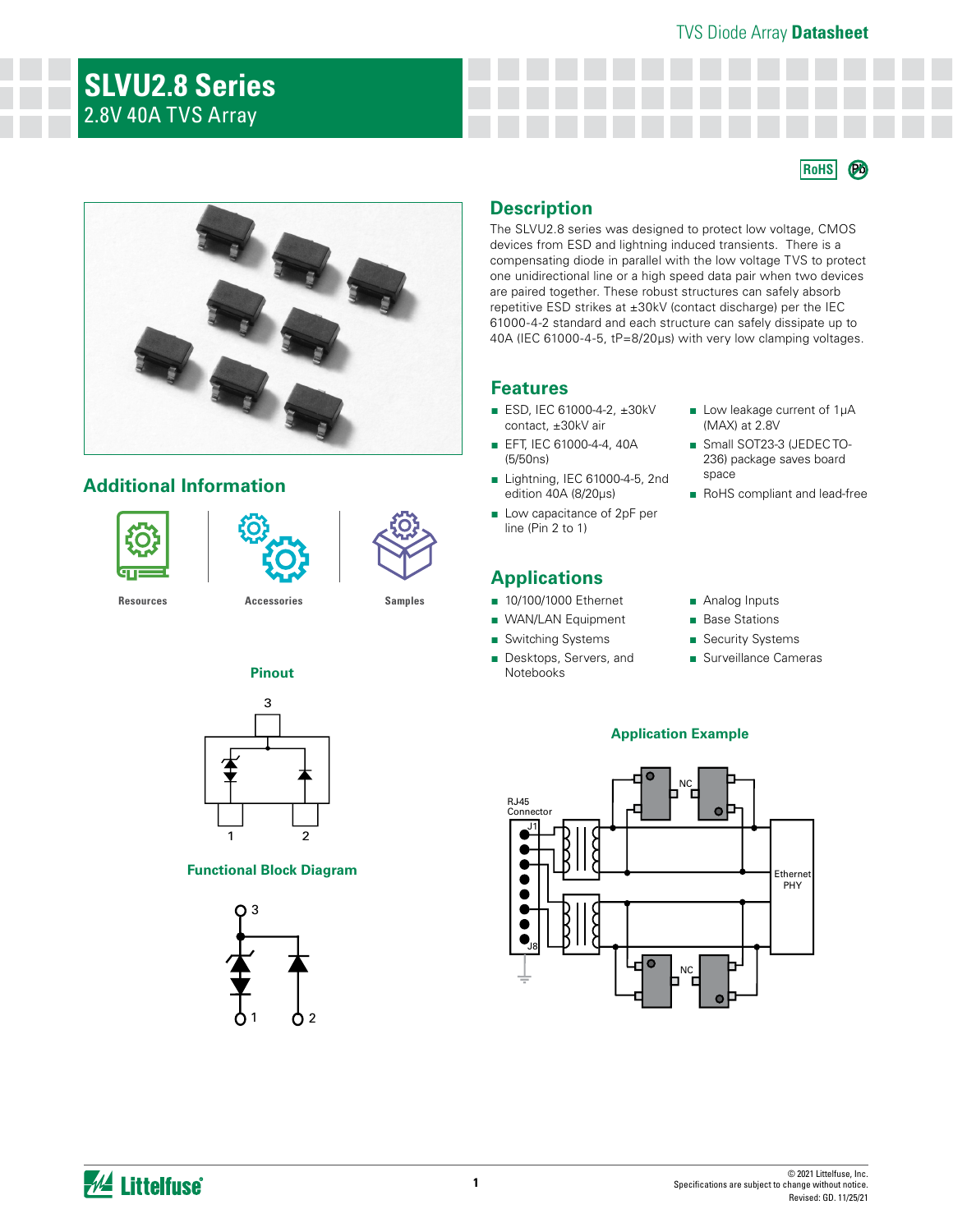### **Electrical Characteristics (T<sub>op</sub> = 25°C)**

| <b>Parameter</b>                   | Symbol                     | <b>Test Conditions</b>                                     | <b>Min</b> | <b>Typ</b> | <b>Max</b> | <b>Units</b> |
|------------------------------------|----------------------------|------------------------------------------------------------|------------|------------|------------|--------------|
| Reverse Standoff Voltage           | $V_{RWM}$                  | $I_{p} \leq 1 \mu A$                                       |            |            | 2.8        | V            |
| Reverse Breakdown Voltage          | $\mathsf{V}_{\texttt{BR}}$ | $I_r = 2\mu A$                                             | 3.0        |            |            | V            |
| Snap Back Voltage                  | $V_{SB}$                   | $l_x = 50mA$                                               | 2.8        |            |            | V            |
| Reverse Leakage Current            | I <sub>I FAK</sub>         | $V_{\rm B} = 2.8V$ (Pin 2 or 3 to 1)                       |            |            |            | μA           |
| Clamping Voltage <sup>1</sup>      | $V_c$                      | $I_{\rm pp}$ =5A, t <sub>p</sub> =8/20µs (Pin 3 to 1)      |            | 5.7        | 7.0        | V            |
| Clamping Voltage <sup>1</sup>      |                            | $I_{\rm pp}$ =24A, t <sub>p</sub> =8/20µs (Pin 3 to 1)     |            | 8.3        | 12.5       | $\vee$       |
| Clamping Voltage <sup>1</sup>      |                            | $I_{\text{pp}} = 5A$ , t <sub>p</sub> =8/20µs (Pin 2 to 1) |            | 7.0        | 8.5        | V            |
| Clamping Voltage <sup>1</sup>      |                            | $I_{\text{pp}}$ =24A, t <sub>p</sub> =8/20µs (Pin 2 to 1)  |            | 13.9       | 15.0       |              |
| <b>Dynamic Resistance</b>          | $R_{DYN}$                  | $(V_{c2} - V_{c1}) / (I_{pp2} - I_{pp1})$ (Pin 2 to 1)     |            | 0.4        |            | $\Omega$     |
| ESD Withstand Voltage <sup>1</sup> |                            | IEC61000-4-2 (Contact)                                     | ±30        |            |            | kV           |
|                                    | $\rm V_{ESD}$              | IEC61000-4-2 (Air)                                         | ±30        |            |            | kV           |
| Diode Capacitance <sup>1</sup>     | $C_{\rm D}$                | $V_p = 0V$ , f=1MHz (Pin 2 to 1)                           |            | 2.0        | 2.5        | pF           |

**Note:** <sup>1</sup> Parameter is guaranteed by design and/or device characterization.

### **Absolute Maximum Ratings**

| <b>Parameter</b>                            | Rating       | Units        |
|---------------------------------------------|--------------|--------------|
| Peak Pulse Power $(t_0=8/20\mu s)$          | 600          | W            |
| Peak Pulse Current (t <sub>o</sub> =8/20µs) | 40           | А            |
| <b>Operating Temperature</b>                | $-40$ to 125 | $^{\circ}$ C |
| Storage Temperature                         | $-55$ to 150 | $^{\circ}$ C |

**Caution:** Stresses above those listed in "Absolute Maximum Ratings" may cause permanent damage to the device. This is a stress only rating and operation of the device at these or any other conditions above those indicated in the operational sections of this specification is not implied.

#### **Figure 1: Capacitance vs. Reverse Voltage**



**Figure 2: Clamping Voltage vs. IPP**



### **Figure 3: Pulse Waveform**

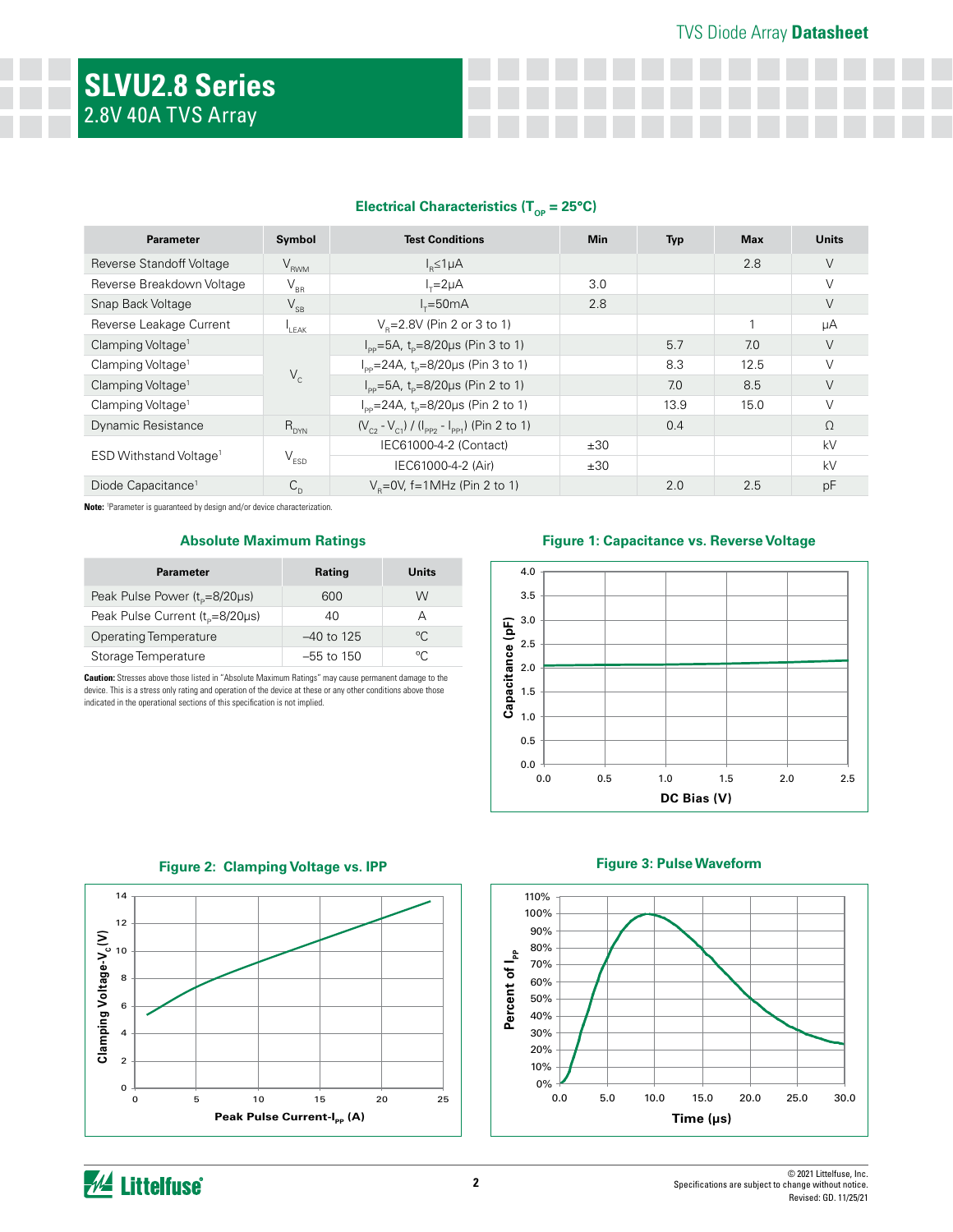# TVS Diode Array **Datasheet**

#### **Application Example Detail**



Protection of one unidirectional line

pin 3 to the protected line, and pins 1 and 2 to GND. In this device (see Electrical Characteristics section). For negative Protection of one unidirectional data line is realized by connecting diode will conduct and steer current from pin 3 to 1 (GND), configuration, the device presents a maximum loading capacitance of tens of picofarads. During positive transients, the internal TVS clamping the data line at or below the specified voltages for the transients, the internal compensating diode is forward biased, steering the current from pin 2 (GND) to 3.

Low capacitance protection of a high-speed data pair is realized by



Low capacitance protection of one high speed data pair

connecting two devices in antiparallel. As shown, pin 1 of the first device is connected to D1 and pin 2 is connected to D2. Additionally, pin 2 of the second device is connected to D1 and pin 1 is connected to D2. Pin 3 must be NC (or not connected) for both devices. When the potential on D1 exceeds the potential on D2 (by the rated standoff voltage), pin 2 on the second device will steer current into pin 1. The compensating diode will conduct in the forward direction steering current into the avalanching TVS diode which is operating in the reverse direction. For the opposite transient, the first device will behave in the same manner. In this two device arrangement, the total loading capacitance is two times the rated capacitance from pin 2 to pin 1 which will typically be much less than 10pF making it suitable for high-speed data pair such as 10/100/1000 Ethernet.



#### **Product Characteristics**

| <b>Lead Plating</b>        | Matte Tin                                                              |
|----------------------------|------------------------------------------------------------------------|
| <b>Lead Material</b>       | Copper Alloy                                                           |
| <b>Lead Coplanarity</b>    | 0.0004 inches (0.102mm)                                                |
| <b>Substitute Material</b> | Silicon                                                                |
| <b>Body Material</b>       | Molded Epoxy                                                           |
| Flammability               | UL Recognized molded epoxy compound<br>meeting flammability rating V-0 |

**Notes :** 

1. All dimensions are in millimeters

2. Dimensions include solder plating. 3. Dimensions are exclusive of mold flash & metal burr.

4. Blo is facing up for mold and facing down for trim/form, i.e. reverse trim/form.

5. Package surface matte finish VDI 11-13.

#### **Soldering Parameters**

| <b>Reflow Condition</b>                                      |                                                           | Pb - Free assembly               |  |
|--------------------------------------------------------------|-----------------------------------------------------------|----------------------------------|--|
| <b>Pre Heat</b>                                              | - Temperature Min $(T_{s(min)})$                          | $150^{\circ}$ C                  |  |
|                                                              | - Temperature Max $(T_{\text{sum}})$                      | $200^{\circ}$ C                  |  |
|                                                              | - Time (min to max) $(t_n)$                               | $60 - 120$ secs                  |  |
| peak                                                         | Average ramp up rate (Liquidus) Temp (T <sub>1</sub> ) to | 3°C/second max                   |  |
|                                                              | $T_{S(max)}$ to $T_{L}$ - Ramp-up Rate                    | 3°C/second max                   |  |
| <b>Reflow</b>                                                | - Temperature (T.) (Liquidus)                             | $217^{\circ}$ C                  |  |
|                                                              | - Temperature (t.)                                        | $60 - 150$ seconds               |  |
| Peak Temperature (T <sub>p</sub> )                           |                                                           | 260+0/-5 °C                      |  |
| Time within 5°C of actual peak Temperature (t <sub>n</sub> ) |                                                           | 30 seconds                       |  |
| <b>Ramp-down Rate</b>                                        |                                                           | 6°C/second max                   |  |
|                                                              | Time 25°C to peak Temperature (T <sub>2</sub> )           | 8 minutes Max.                   |  |
| Do not exceed                                                |                                                           | 260°C                            |  |
|                                                              |                                                           |                                  |  |
| T,                                                           | n.                                                        | <b>Critical Zone</b><br>TL to TP |  |



**AL Littelfuse**